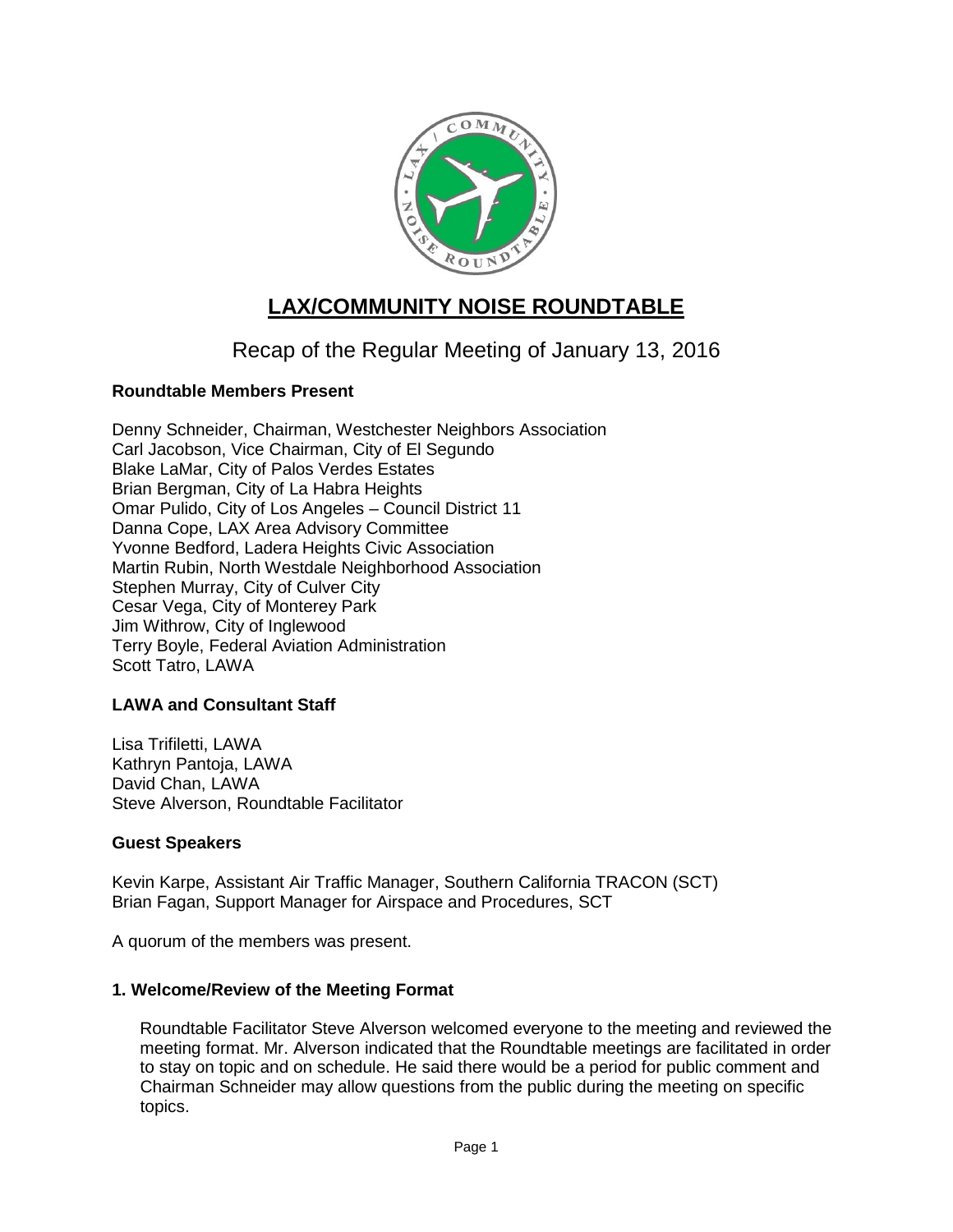## **2. Call to order**

Roundtable Chairman Denny Schneider called the meeting to order at 7:01 pm PST in the Samuel Greenberg Boardroom at LAX.

## **3. Comments from the Public**

Chairman Schneider opened the public comment period for items not on the agenda.

Member Rubin mentioned that the FAA Administrator had ruled that Santa Monica Airport (SMO) must remain open for aviation operations through 2023. He noted the City of Santa Monica's appeal of the FAA's decision is scheduled to be heard in February.

A member of the 360 Community, which is located at El Segundo Boulevard and Aviation, said that in October 2015 he started noticing more noise at night. He noted that the daytime is quiet, but aircraft noise begins to increase around 5 to 6 pm. He added the measured noise levels in his home, which has dual-paned windows, are 60 to 70 dB between 9 and 10 pm.

Two residents from Culver City noted that aircraft noise exposure is new to their community and they were at the meeting looking for solutions to the problems.

Hearing no further requests to speak, Chairman Schneider closed the public comment period.

## **4. Welcome New Alternate Representative from the City of La Habra Heights**

LAWA staff member David Chan said the City of La Habra Heights had sent a letter to the Roundtable appointing Mr. Dinesh Ghiya as its alternate representative for Roundtable membership. Mr. Chan welcomed Mr. Ghiya to the Roundtable by presenting him with a Roundtable information binder and a 15<sup>th</sup> anniversary gift, then invited Mr. Ghiya to say a few words. Mr. Ghiya said he has been interested in aircraft noise in La Habra Heights for some time and looks forward to working with the Roundtable.

## **5. Discussion of Airline Recognition for Noise Reduction Efforts**

Mr. Alverson noted that it is a common practice for other airport/community roundtables or similar noise forums to recognize the notable noise abatement efforts of airlines at their airports. He said that over the past two to three years, FedEx has made a considerable effort to reduce its noise footprint at LAX including increasing the use of the inboard runway on the south runway complex for departures. He said Mr. Chan has shown graphs depicting FedEx's continued improvement in using the inboard runway for departures. To that end, the Roundtable may want to consider recognizing FedEx for its noise abatement efforts at a future meeting.

Other Roundtable members noted that FedEx uses electrical power while parked on the ramp and taxis to the runway using a single engine to help reduce noise impacts. LAWA representative Scott Tatro said that FedEx has also been the most frequent airline representative at Roundtable meetings.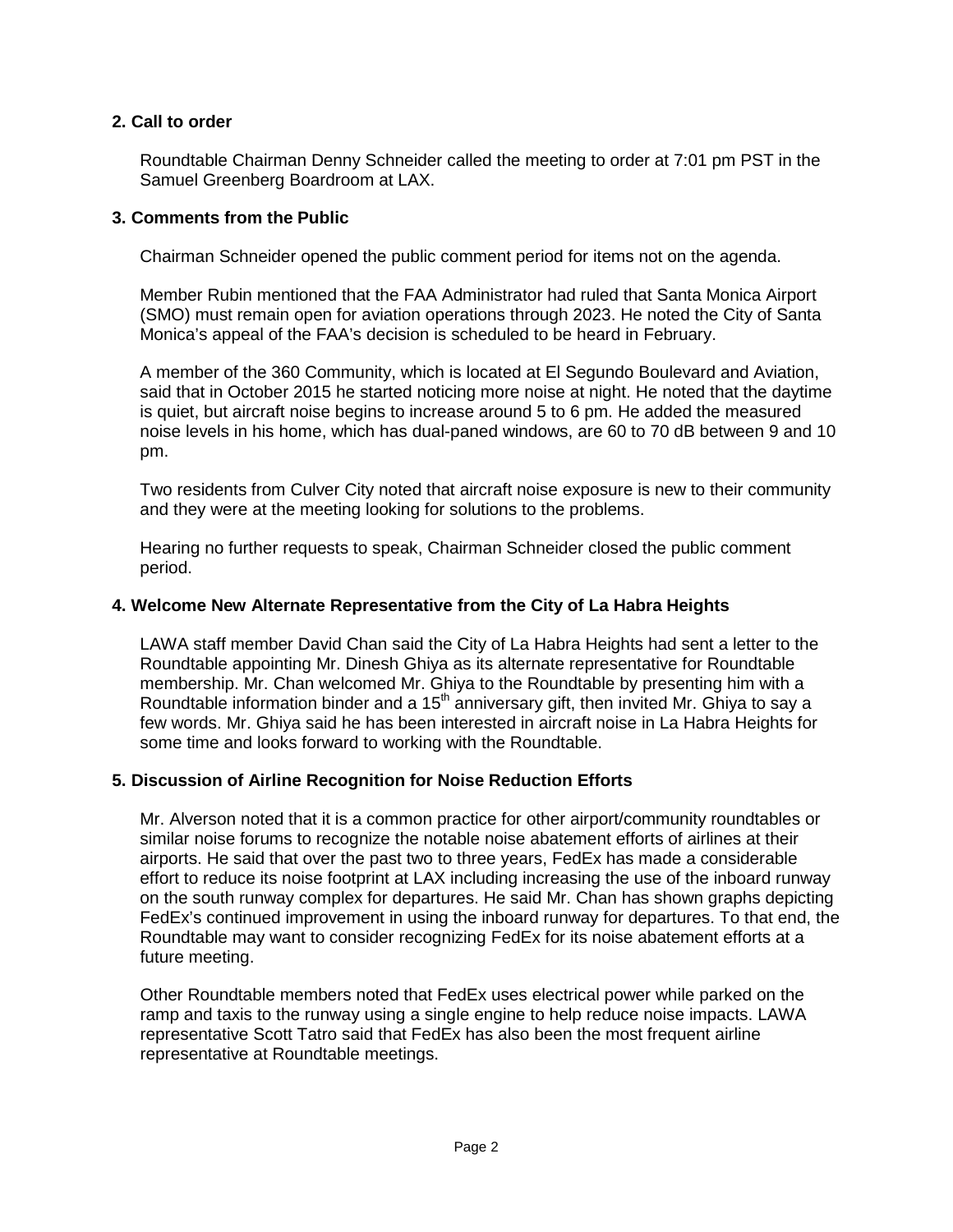The Roundtable unanimously approved a motion to recognize FedEx's noise abatement efforts at a future Roundtable meeting.

## **6. Discussion of LAX North Arrival Routes Affecting Certain Communities**

Mr. Kevin Karpe, Assistant Air Traffic Manager at Southern California TRACON (SCT), gave a brief overview of the SCT airspace and operations and described SCT as the facility that manages the busiest terminal airspace in the world. Mr. Karpe then introduced Mr. Brian Fagan, Support Manager for Airspace and Procedures at SCT, who provided tonight's presentation. Mr. Fagan started off by showing a slide depicting arrivals from the northwest without geographical references to simulate the same manner in which controllers view air traffic on the computer radar screen. He explained that aircraft arrive over the Fillmore or Ventura arrival fixes at 12,000 feet and 11,000 feet above sea level (ASL) respectively, then descend to 7,000 feet ASL when passing over the Santa Monica VOR. He added that aircraft then descend to about 2,600 feet ASL on the base leg turn before intercepting the glide slope for the instrument landing system (ILS) at LAX. He also highlighted that an arrival track from the north that crosses over the east arrival tracks to the south of LAX has seen increased use due to the recent runway closures. Mr. Fagan showed examples of flight tracks from 2013 compared to 2015 noting that the average altitudes and locations are very similar for both periods. He noted that there has been an increase in traffic over the past several years.

A member asked if there was a regulation that required aircraft to be at or above 7,000 feet ASL at the SMO VOR. Mr. Fagan said aircraft are required to stay at or above 7,000 feet ASL at the SMO VOR for air traffic separation.

A member suggested that the increased number of go-arounds due to the runway closure may be a factor for residents having noticed aircraft flying lower. Mr. Fagan said the goarounds would be at about 4,000 feet, which are much lower than the arrivals on the downwind leg.

LAWA staff member Lisa Trifiletti asked what LAWA's analysis of the data indicated. LAWA representative Scott Tatro replied that the analysis indicates that current flight patterns look largely the same as the flight patterns from previous years. LAWA staff member Kathryn Pantoja added that there has been an increase in the number of arrivals, but there has not been a dramatic shift in altitudes of the aircraft on the north downwind arrival route. Mr. Tatro added that there are more large aircraft in the fleet as well.

A member asked why aircraft are assigned differing altitudes to descend prior to intercepting the glideslope. Mr. Fagan said that the altitude assignments are based on maintaining a 1,000-foot vertical separation with other aircraft on final approach.

Several residents stated that the flights they are seeing are two miles north of the SMO VOR and arriving at a rate of every one to two minutes. A resident asked if there was testing related to the Metroplex in progress. Mr. Fagan said no.

Mr. Tatro stated that LAWA wants to help the community understand the issue and is committed to conducting a more comprehensive analysis to determine whether there are any changes to the north arrival routes or altitudes.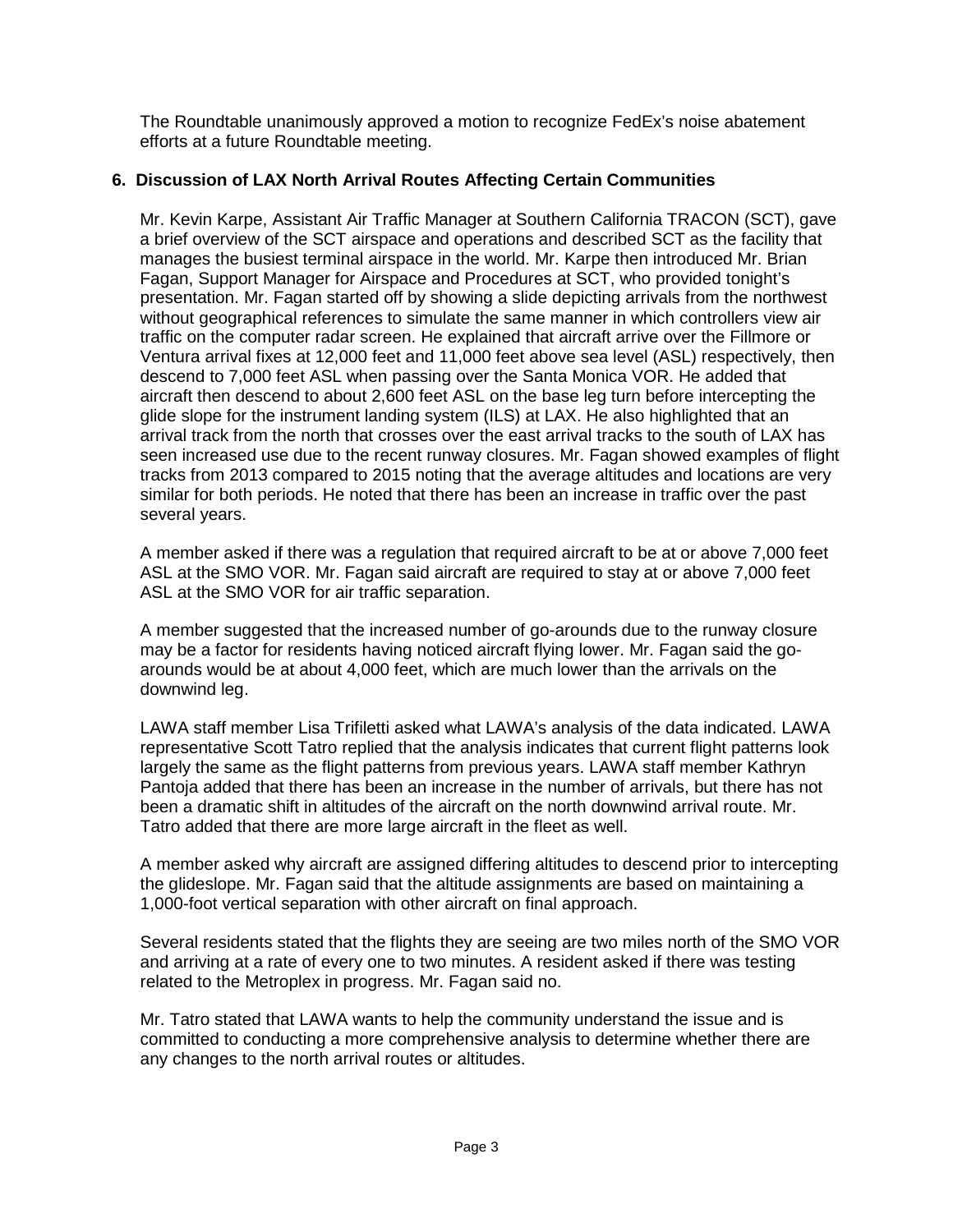Chairman Schneider thanked the community members for coming to the meeting and sharing their observations. He also thanked Ms. Jacqueline Hamilton from Congresswoman Bass' office for attending the meeting.

The FAA's presentation on its analysis of the northwest arrivals is available for review in the Presentations section of the Roundtable webpage: [http://www.lawa.org/LAXNoiseRoundTable.aspx.](http://www.lawa.org/LAXNoiseRoundTable.aspx)

## **7. Work Program A12 - Status Update on A320 Outreach Efforts**

Due to the additional time the Roundtable devoted to Agenda Item 6, Chairman Schneider deferred Agenda Item 7 to a future meeting.

## **8. Statistical Update on Aircraft Operations**

Due to the additional time the Roundtable devoted to Agenda Item 6, Chairman Schneider deferred Agenda Item 8 to a future meeting.

## **9. Aviation Noise News Update**

Mr. Alverson summarized several recent aviation noise news items for the Roundtable including:

- An article regarding the Consolidated Appropriations Act of 2016 that will provide \$16.3 billion of funding to FAA including \$3.35 million to the airport improvement program
- An article about the City of Chicago's plans to rotate nighttime runway use at Chicago-O'Hare International Airport
- A press release regarding the reintroduction of The Silent Skies Act (H.R. 4171), which, if signed into law, would require a phase out of aircraft not meeting Stage 4 noise standards
- An article regarding the rollout of the Boeing 737 MAX which will have a 40 percent smaller noise footprint than the 737-800
- An article stating that Boeing delivered a record number of aircraft in 2015
- An article indicating that all models of the Learjet 24 and 25 can comply with the Stage 3 noise requirements, which became a requirement on January 1, 2016 for aircraft weighing less than 75,000 pounds

The complete aviation noise news update presentation can be found on the Roundtable webpage at [http://www.lawa.org/LAXNoiseRoundTable.aspx.](http://www.lawa.org/LAXNoiseRoundTable.aspx)

## **10. Roundtable Member Discussion**

Member Murray asked if LAWA knew how many Stage 3 business jets were grounded due to the new federal Stage 3 compliance requirements. Ms. Pantoja said there would be no change to the LAX noise exposure as there are very few old business jets operating at LAX and noise from larger commercial aircraft dominates the noise exposure at LAX.

Member Bedford said that she agreed with the members of the community who spoke this evening as Ladera Heights is experiencing increased noise exposure.